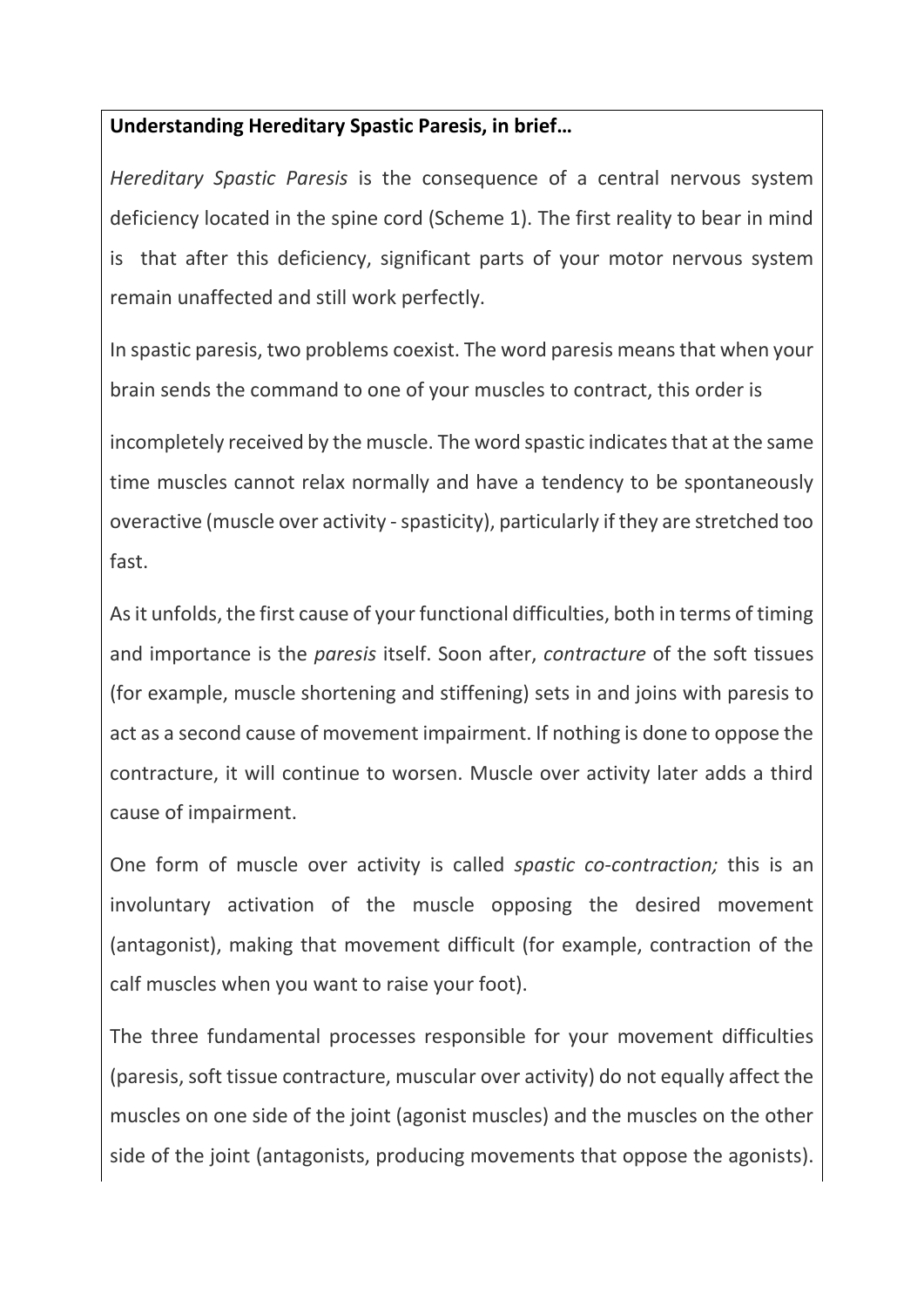This asymmetry is responsible for force imbalances around joints, leading to both disfigurement at rest and difficulties when trying to move.

In this situation, your motor function becomes entangled in two vicious cycles, which we will need to break. First, muscle contracture and over activity (spasticity) make each other worse, creating a harmful vicious cycle of Contracture - Spasticity - Contracture, which affects your muscles. Second, you often tend to spare, or "disuse", your paretic limb in everyday life; this disuse further weakens the command to this limb, participating in the second vicious cycle of Paresis - Disuse - Paresis.